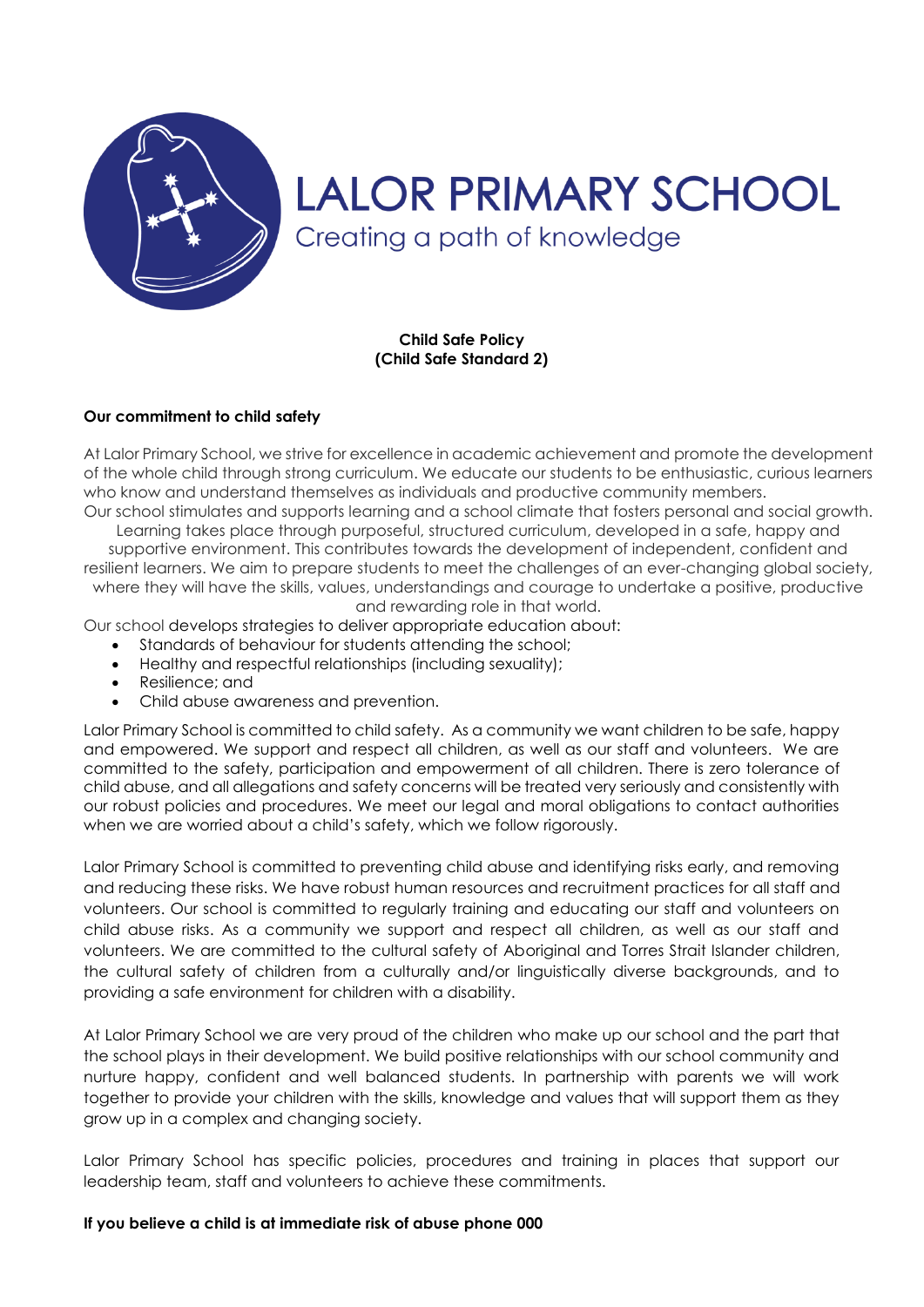## **Our Children**

This policy is intended to empower children who are vital and active participants at Lalor Primary School

We involve them when making decisions, especially about matters that directly affect them. We listen to their views and respect what they have to say.

We promote diversity and tolerance in our organisation, and people from all walks of life and cultural backgrounds are welcome. In particular we:

- promote the cultural safety, participation and empowerment of Aboriginal and Torres Strait Islander children
- promote the cultural safety, participation and empowerment of children from culturally and/or linguistically diverse backgrounds
- ensure that children with a disability are safe and can participate equally

## **Our staff and volunteers**

This policy guides our staff and volunteers on how to behave with children in our organisation. All of our staff and volunteers must agree to abide by our code of conduct which specifies the standards of conduct required when working with children. All staff and volunteers, as well as children and their families, are given the opportunity to contribute to the development of the code of conduct.

#### **Training and supervision**

Training and education is important to ensure that everyone in our organisation understands that child safety is everyone's responsibility.

Our organisational culture aims for all staff and volunteers (in addition to parents/carers and children) to feel confident and comfortable in discussing any allegations of child abuse or child safety concerns. We train our staff and volunteers to identify, assess, and minimise risks of child abuse and to detect potential signs of child abuse.

We also support our staff and volunteers through ongoing supervision to: develop their skills to protect children from abuse; and promote the cultural safety of Aboriginal and Torres Strait Islander children, the cultural safety of children from linguistically and/or diverse backgrounds, and the safety of children with a disability.

New employees and volunteers will be supervised regularly to ensure they understand Lalor Primary School's commitment to child safety and that everyone has a role to play in protecting children from abuse, as well as checking that their behaviour towards children is safe and appropriate (please refer to this organisation's code of conduct to understand appropriate behaviour further). Any inappropriate behaviour will be reported through appropriate channels, including the Department of Health and Human Services and Victoria Police, depending on the severity and urgency of the matter.

## **Recruitment**

We take all reasonable steps to employ skilled people to work with children. We develop selection criteria and advertisements which clearly demonstrate our commitment to child safety and an awareness of our social and legislative responsibilities. Lalor Primary School understands that when recruiting staff and volunteers we have ethical as well as legislative obligations. We actively encourage applications from Aboriginal and Torres Strait Islander peoples, people from culturally and/or linguistically diverse backgrounds and people with a disability.

All people engaged in child-related work, including volunteers, are required to hold a Working with Children Check and to provide evidence of this Check. Please see the [Working with Children Check](http://www.workingwithchildren.vic.gov.au/) website <www.workingwithchildren.vic.gov.au> for further information

We carry out reference checks and require proof of police record checks where applicable to ensure that we are recruiting the right people. Police record checks are used only for the purposes of recruitment and are discarded after the recruitment process is complete. We do retain our own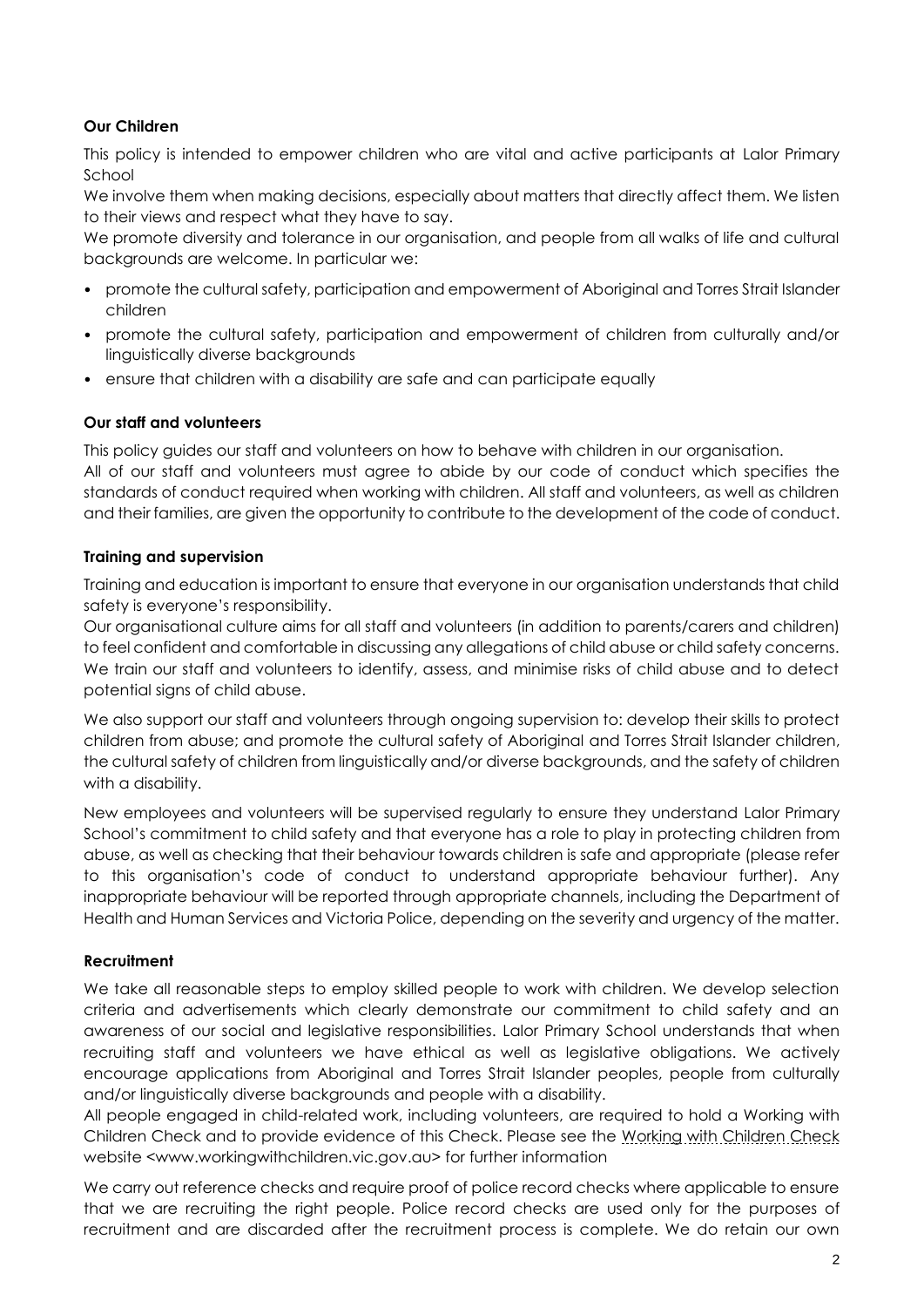records (but not the actual criminal record) if an applicant's criminal history affected our decision making process.

If during the recruitment process a person's records indicate a criminal history then the person will be given the opportunity to provide further information and context.

## **Fair procedures for personnel**

The safety and wellbeing of children is our primary concern. We are also fair and just to personnel. The decisions we make when recruiting, assessing incidents, and undertaking disciplinary action will always be thorough, transparent, and based on evidence.

We record all allegations of abuse and safety concerns using our incident reporting form<sup>1</sup>, including investigation updates. All records are securely stored.

If an allegation of abuse or a safety concern is raised, we provide updates to children and families on progress and any actions we as an organisation take.

## **Privacy**

All personal information considered or recorded will respect the privacy of the individuals involved, whether they be staff, volunteers, parents or children, unless there is a risk to someone's safety. We have safeguards and practices in place to ensure any personal information is protected. Everyone is entitled to know how this information is recorded, what will be done with it, and who will have access to it.

## **Legislative responsibilities**

Lalor Primary School takes our legal responsibilities seriously, including:

- **Failure to disclose:** Reporting child sexual abuse is a community-wide responsibility. All adults in Victoria who have a reasonable belief that an adult has committed a sexual offence against a child under 16 have an obligation to report that information to the police.<sup>i</sup>
- **Failure to protect:** People of authority in our organisation will commit an offence if they know of a substantial risk of child sexual abuse and have the power or responsibility to reduce or remove the risk, but negligently fail to do so.<sup>ii</sup>
- Any personnel who are **mandatory reporters** must comply with their duties.<sup>iii</sup>

## **Risk management**

In Victoria, organisations are required to protect children when a risk is identified (see information about failure to protect above). In addition to general occupational health and safety risks, we proactively manage risks of abuse to our children.

We have risk management strategies in place to identify, assess, and take steps to minimise child abuse risks, which include risks posed by physical environments (for example, any doors that can lock), and online environments (for example, no staff or volunteer is to have contact with a child in organisations on social media).

## **Regular review**

This policy will be reviewed every two years and following significant incidents if they occur. We will ensure that families and children have the opportunity to contribute. Where possible we do our best to work with local Aboriginal communities, culturally and/or linguistically diverse communities and people with a disability.

<sup>1</sup> <sup>1</sup> Lalor Primary School Incident Report Form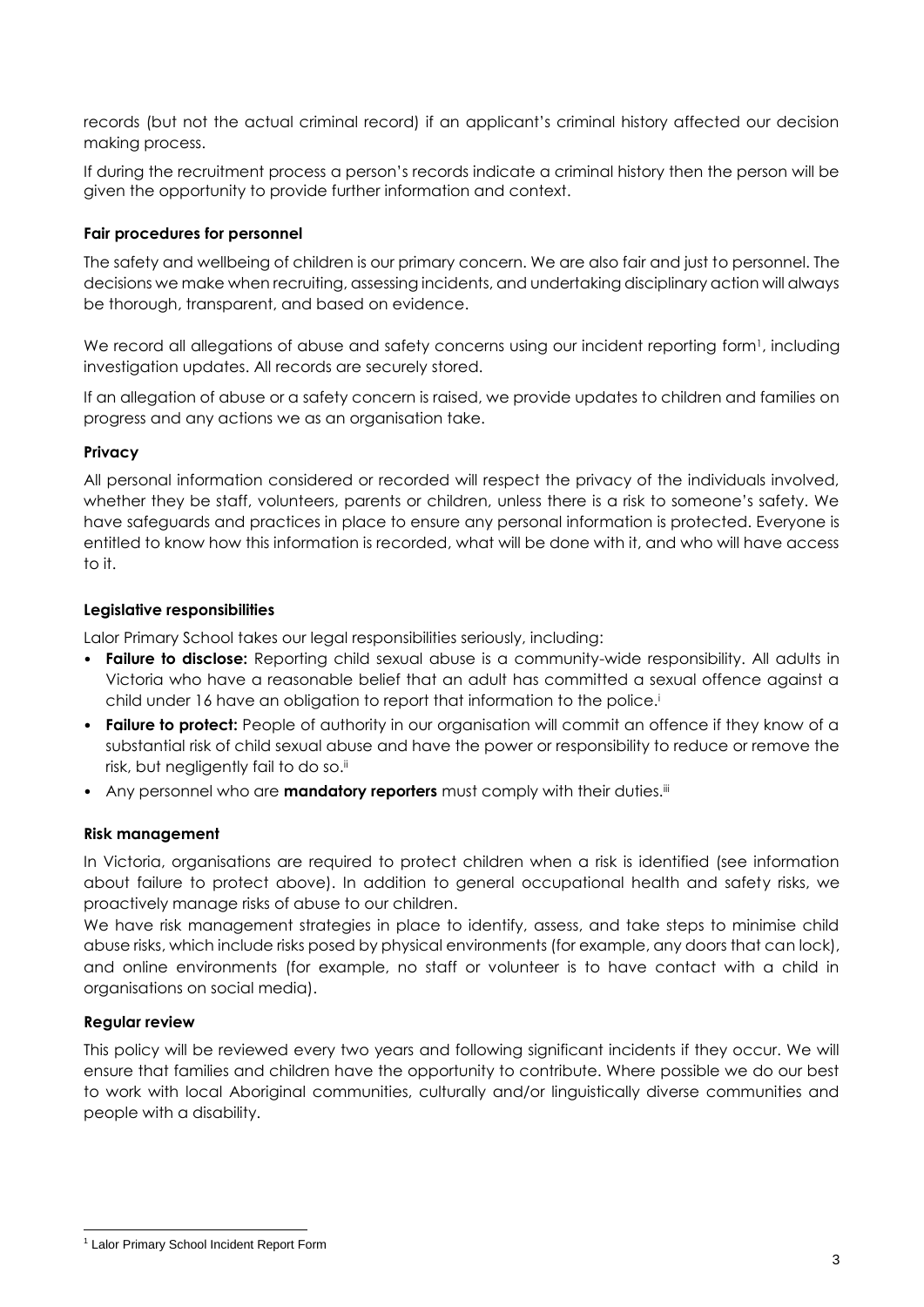#### **Allegations, concerns and complaints**

Lalor Primary School takes all allegations seriously and has practices in place to investigate thoroughly and quickly. Our staff and volunteers are trained to deal appropriately with allegations. We work to ensure all children, families, staff and volunteers know what to do and who to tell if they observe abuse or are a victim, and if they notice inappropriate behaviour.

We all have a responsibility to report an allegation of abuse if we have a reasonable belief that an incident took place (see information about failure to disclose above).

If an adult has a **reasonable belief** that an incident has occurred then they must report the incident. Factors contributing to reasonable belief may be:

- a child states they or someone they know has been abused (noting that sometimes the child may in fact be referring to themselves)
- behaviour consistent with that of an abuse victim is observed<sup>iv</sup>
- someone else has raised a suspicion of abuse but is unwilling to report it
- observing suspicious behaviour

#### **Related policies and resources**

Duty of Care Policy Visitors Policy Volunteers Policy Mandatory Reporting Reporting Obligation Policy and Processes Working With Children Check Policy School Incident Report (Standard 5)

#### **Evaluation**

This policy will be reviewed as part of the school's three year review cycle. This policy was ratified at school council on August 20, 2019 and is scheduled for review in 2022.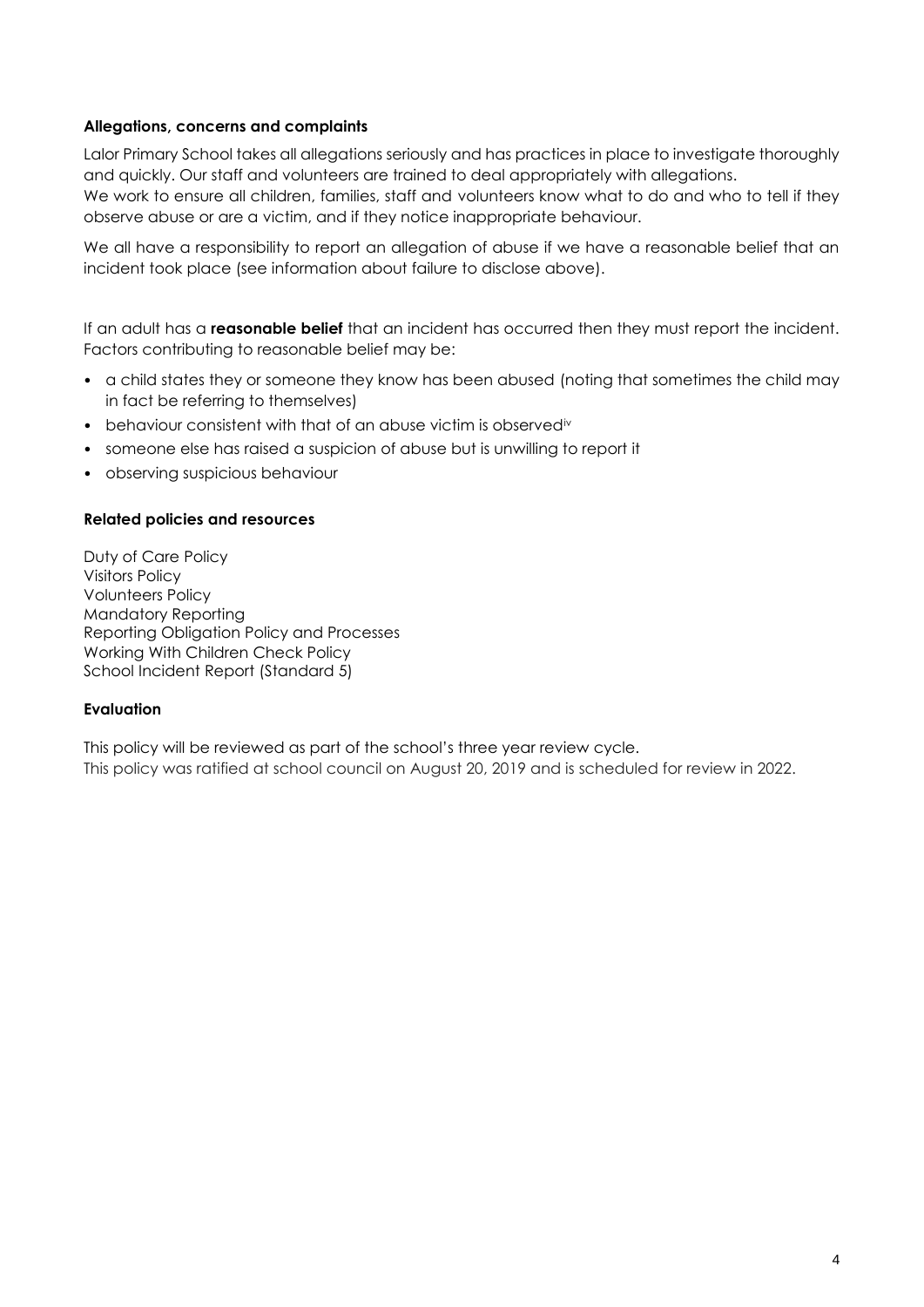| <b>GLOSSARY OF TERMS</b>                                                                 |                                                                                                                                                                                                                                                                                                                                                                                                                                                                                                                                                                                                                                                                                                                                                                                                                 |  |
|------------------------------------------------------------------------------------------|-----------------------------------------------------------------------------------------------------------------------------------------------------------------------------------------------------------------------------------------------------------------------------------------------------------------------------------------------------------------------------------------------------------------------------------------------------------------------------------------------------------------------------------------------------------------------------------------------------------------------------------------------------------------------------------------------------------------------------------------------------------------------------------------------------------------|--|
| Term                                                                                     | <b>Definition</b>                                                                                                                                                                                                                                                                                                                                                                                                                                                                                                                                                                                                                                                                                                                                                                                               |  |
| The Act                                                                                  | Child Safety and Wellbeing Act 2005                                                                                                                                                                                                                                                                                                                                                                                                                                                                                                                                                                                                                                                                                                                                                                             |  |
| <b>Aboriginal child</b>                                                                  | A person under the age of 18 who:<br>• is of Aboriginal or Torres Strait Islander descent<br>· identifies as Aboriginal or Torres Strait Islander, and<br>• is accepted as Aboriginal or Torres Strait Islander by an Aboriginal or Torres Strait<br><b>Islander community</b>                                                                                                                                                                                                                                                                                                                                                                                                                                                                                                                                  |  |
| <b>Child abuse</b>                                                                       | For the purposes of these standards, abuse constitutes any act committed<br>against a child involving:<br>• physical violence<br>• sexual offences<br>• serious emotional or psychological abuse<br>• serious neglect<br>Further explanation of these types of abuse is provided in the section 'What is<br>child abuse?'                                                                                                                                                                                                                                                                                                                                                                                                                                                                                       |  |
| <b>Children from</b><br>culturally<br>and/or<br>linguistically<br>diverse<br>backgrounds | A child or young person who identifies as having particular cultural or linguistic<br>affiliations by virtue of their place of birth, ancestry or ethnic origin, religion,<br>preferred language or language spoken at home or because of their parents'<br>identification on a similar basis.                                                                                                                                                                                                                                                                                                                                                                                                                                                                                                                  |  |
| <b>Child</b>                                                                             | A person who is under the age of 18 years.                                                                                                                                                                                                                                                                                                                                                                                                                                                                                                                                                                                                                                                                                                                                                                      |  |
| <b>Child safety</b>                                                                      | In the context of the child safe standards, child safety means measures to protect<br>children from abuse.                                                                                                                                                                                                                                                                                                                                                                                                                                                                                                                                                                                                                                                                                                      |  |
| Child safe<br>organisation                                                               | In the context of the child safe standards, a child safe organisation is one that<br>meets the child safe standards by proactively taking measures to protect children<br>from abuse.                                                                                                                                                                                                                                                                                                                                                                                                                                                                                                                                                                                                                           |  |
| <b>Cultural</b><br>competency                                                            | A set of congruent behaviours, attitudes and policies that come together in a<br>system, agency or among professionals that enable them to work effectively in<br>cross-cultural situations.                                                                                                                                                                                                                                                                                                                                                                                                                                                                                                                                                                                                                    |  |
| <b>Cultural abuse</b>                                                                    | Actions and attitudes that deliberately ignore, denigrate or attack the culture of<br>a person or community.                                                                                                                                                                                                                                                                                                                                                                                                                                                                                                                                                                                                                                                                                                    |  |
| <b>Cultural safety</b><br>for Aboriginal<br>children                                     | The positive recognition and celebration of cultures. It is more than just the<br>absence of racism or discrimination, and more than cultural awareness and<br>cultural sensitivity.<br>A culturally safe environment does not ignore, challenge or deny cultural identity.<br>Cultural safety upholds the rights of Aboriginal children to:<br>· identify as Aboriginal without fear of retribution or questioning<br>• have an education that strengthens their culture and identity<br>• maintain connections to their land and country<br>• maintain their strong kinship ties and social obligations<br>• be taught their cultural heritage by their Elders<br>• receive information in a culturally sensitive, relevant and accessible manner<br>• be involved in services that are culturally respectful |  |